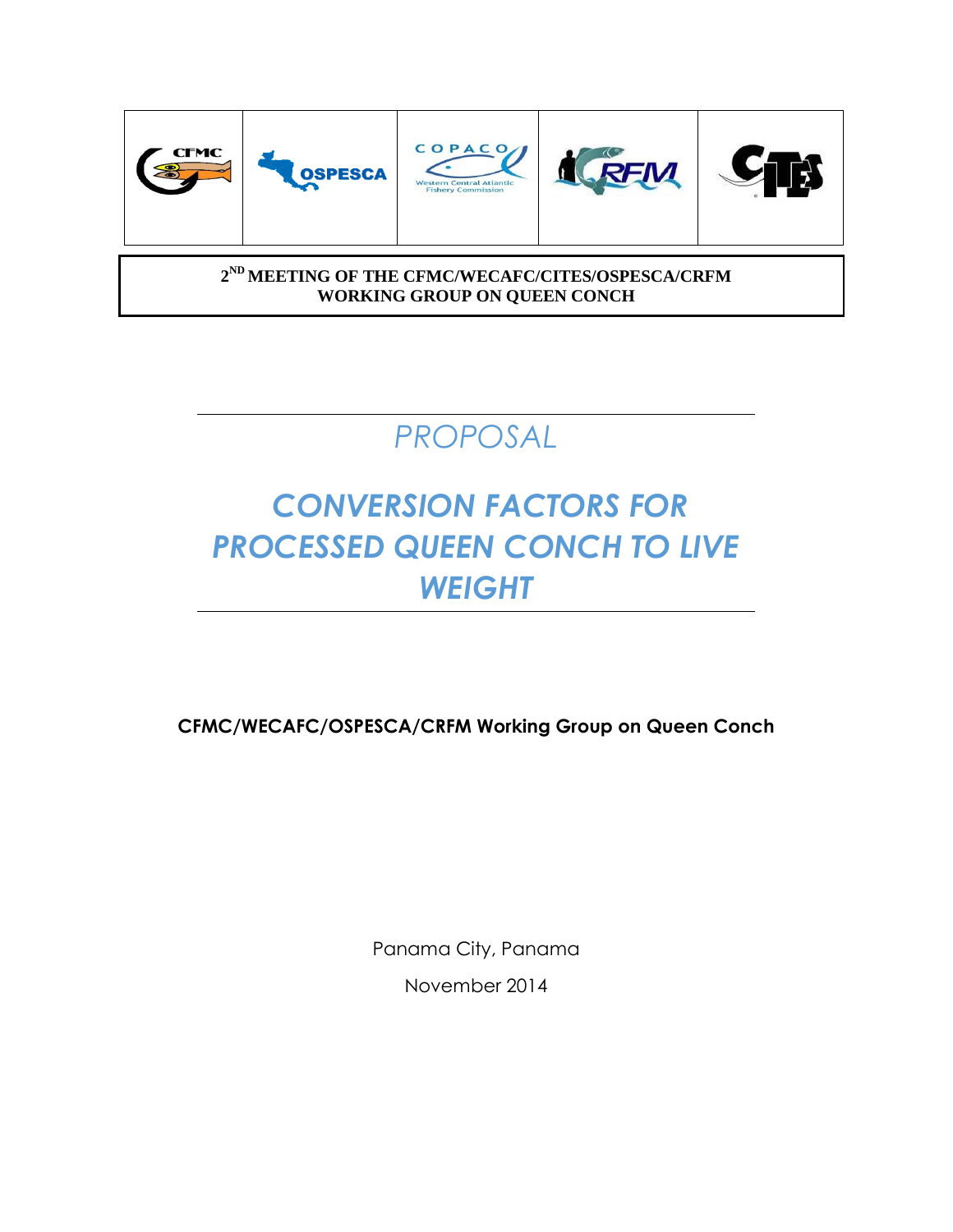## **Table of Contents**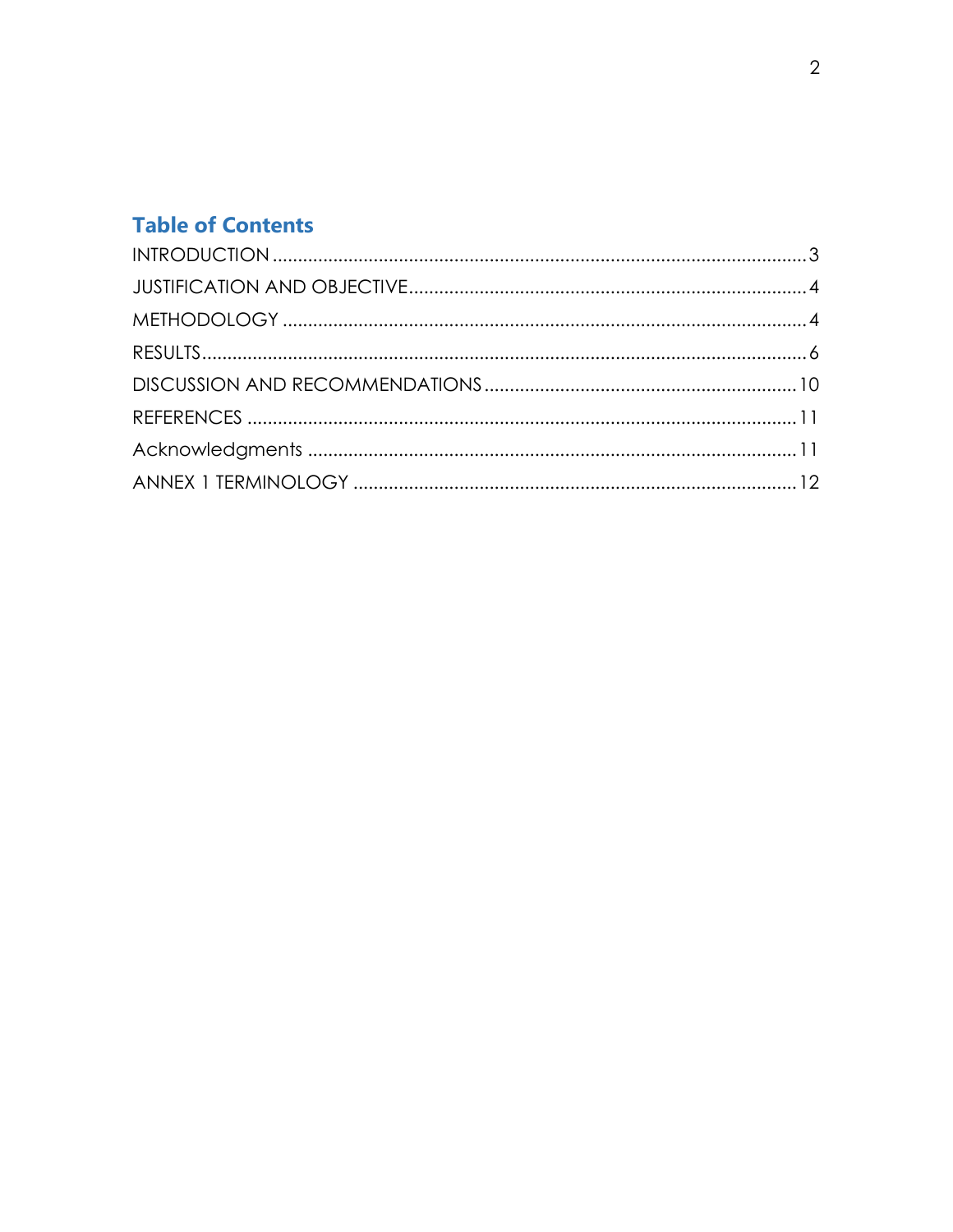### <span id="page-2-0"></span>INTRODUCTION

The first meeting of the CFMC/OSPESCA/WECAFC/CRFM working group on queen conch (Panama City, Panama, October 2012), the 16<sup>th</sup> meeting of the CITES Conference of the Parties (Bangkok, Thailand, March 2013), and the 15th session of the WECAFC Commission (Port of Spain, Trinidad and Tobago, March 2014) highlighted the need of having regionally harmonized terminology and conversion factors for queen conch (*Strombus gigas*). Specifically, the WECAFC session adopted a recommendation stating that: "*Members Countries of WECAFC to work towards determining and adopting national conversion factors based on regionally agreed processing grades and terminologies before the end of 2015 and communicate the adoption formally to the FAO and CITES Secretariats*".

Establishment of regional conversion factors was then included as one of the major activities in the recently approved project "*CITES-FAO joint capacity building for implementation of the Decisions on "Regional cooperation on the management of and trade in queen conch (*Strombus gigas*)" adopted at the 16th meeting of the Conference of Parties to CITES (CoP16)*" providing an opportunity to fund activities on conversion factors.

Following an FAO FishCode-STF/OSPESCA workshop (Panama, Panama City, February 2007) on queen conch, three countries (Dominican Republic, Honduras and Nicaragua) had volunteered to participate in field surveys to establish conversion factors for different processing grades. Results and the methodology adopted were published in the FAO Fisheries and Aquaculture Circular No. 1042 (Aspra et al*.*, 2009). However, processing grades and conversion factors vary significantly throughout the region and additional *ad hoc* surveys in other countries were needed in order to obtain a wider coverage of the region.

This document summarizes the results of the field surveys reported in the FAO Fisheries Circular No. 1042, the new field surveys carried out in 2014, and data already available from other countries which had been published in peer-reviewed journals. Regional conversion factors of different processing grades for the whole Western Central Atlantic (FAO Fishing Area 31) are proposed on the basis of this information gathered.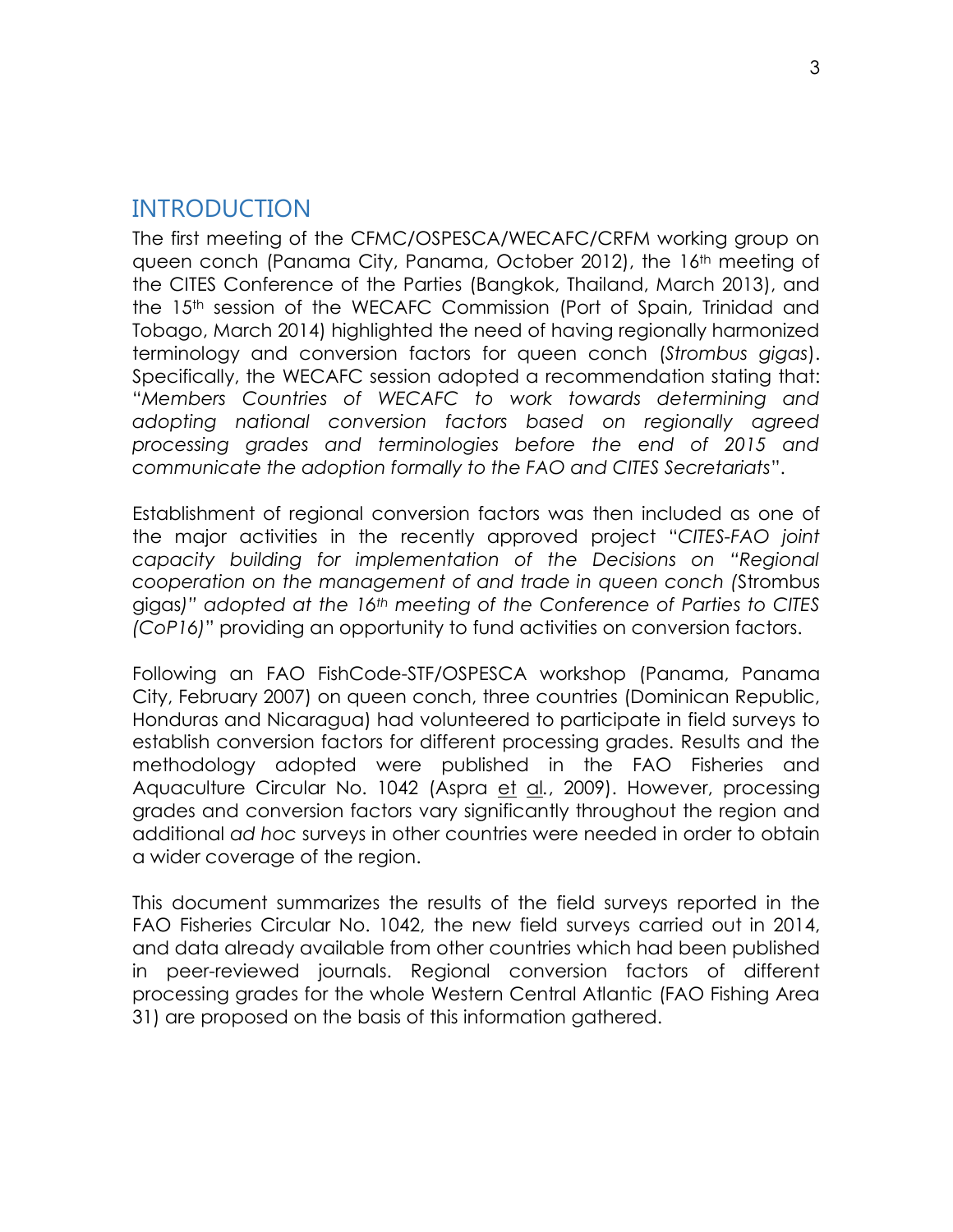## <span id="page-3-0"></span>JUSTIFICATION AND OBJECTIVE

In order to be comparable among countries and allow consistent studies on regional trends, all queen conch catch data should be in live weight (animal with shell). Catch statistics reported by countries to FAO are often not referring to the whole animal with the shell, but to various levels of processing and most countries do not specify in their reports which processing grade their data refer to. The level of processing of the queen conch meat varies and depends on the marketing system and the final destination (export versus national market) or cultural preferences.

Establishment of valid conversion factors for the different levels of queen conch meat processing grades is necessary to raise the weight of processed queen conch meat to the live weight. So far, FAO has applied the standard conversion factor '7.5' to data from all countries and territories (i.e. Anguilla, Antigua, Bahamas, Barbados, Belize, Colombia, Costa Rica, Guadeloupe, Honduras, Jamaica, Martinique, Puerto Rico, St. Kitts Nev, St. Lucia, St. Vincent, Turks & Caicos, and US Virgin Islands) which reported data in meat weight, regardless the processing grade.

Each country has its own standardized processing grades, varying from different grades such as "dirty meat" (meat without shell) up to 100 percent cleaned. However, the terminology used is not yet standardized throughout the region and within the seafood industry. In general, the different grades refer to the level of tissue loss that occurs with processing.

The final objective of this study was to propose regional conversion factors for three standard and most commonly used processing grades (dirty, 50% clean and 100% clean) to back calculate the live weight of the animals caught and obtain harmonized and comparable statistics between countries.

## <span id="page-3-1"></span>**METHODOLOGY**

The original plan was to carry out field samplings in at least four countries of the Caribbean before the second working group workshop in Panama but, unfortunately, in several countries a queen conch closed season was being implemented and field collection of specimens was not possible. Therefore, efforts were made to get weight data from processing grades also from countries which had already collected data from similar samplings and from the literature.

Eventually, weight data for the three standard processing grades were obtained for the following nine countries and territories: Antigua and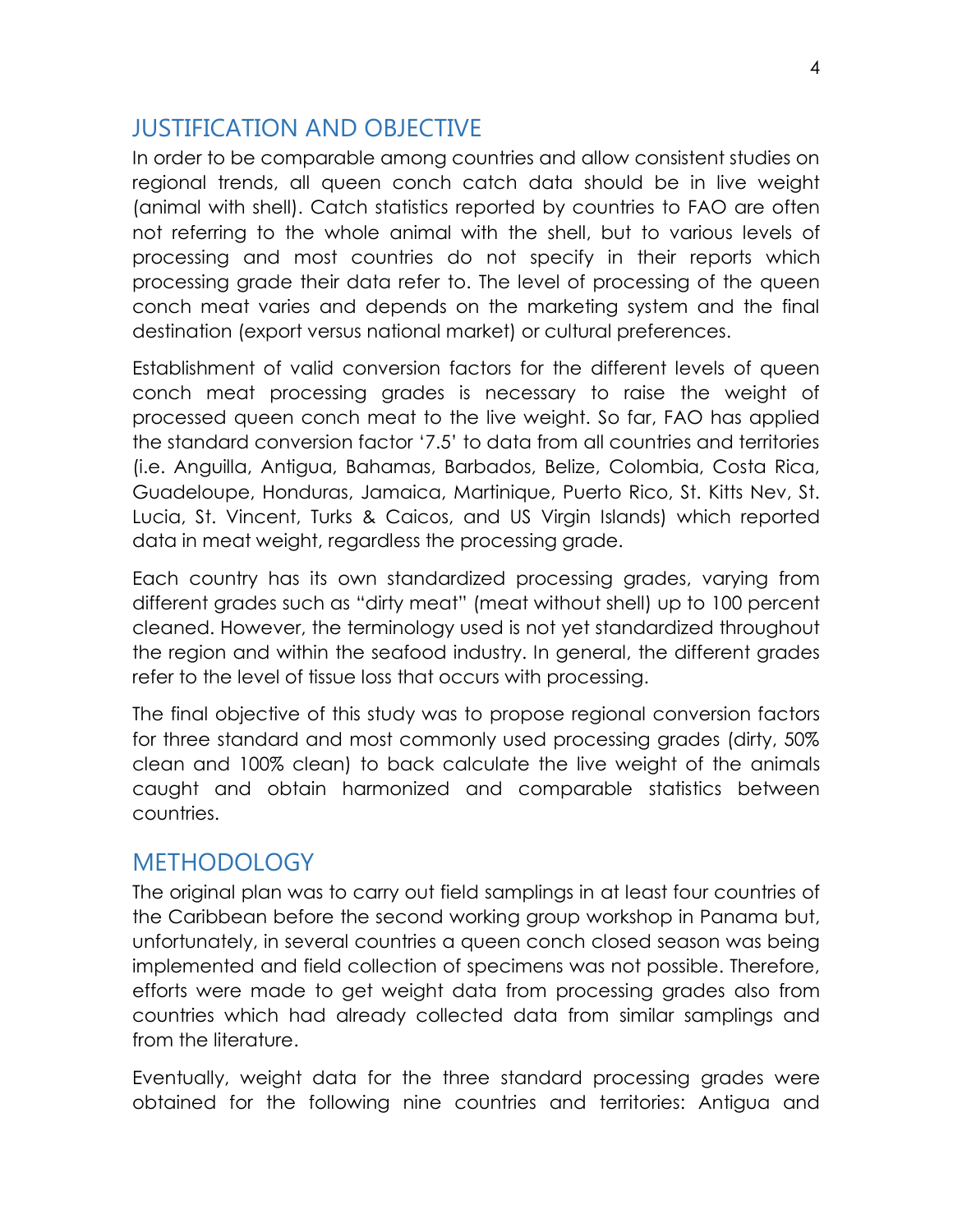Barbuda, Bahamas, Barbados, Belize, Dominican Republic, Honduras, Martinique, Mexico and Nicaragua. All sub-regions of the Western Central Atlantic were represented, with two countries from the northern Caribbean, three from the eastern Caribbean, and four countries from the continental America.

With the support of the CITES-FAO project and IFREMER, Belize and Martinique carried out in October 2014 sampling of weight data from specimens in accordance with the agreed guidelines. Barbados, The Bahamas and Mexico provided data already collected for their own national purposes, respectively from October 2008 to August 2014, February to June 2014 and from May 2008 to April 2009. Data from Honduras, Nicaragua, and the Dominican Republic were those obtained from the field surveys carried out in 2007 with the support of FAO and OSPESCA (Aspra et al, 2009). Data from Antigua y Barbuda were obtained from the study of Horsford et al. (2011). Table 1 shows the number of individuals sampled by each country.

|                           | Antigua &<br><b>Barbuda</b> | <b>Bahamas</b>   | <b>Barbados</b>           | <b>Belize</b> | <b>Dominican</b><br>Rep. | <b>Honduras</b> | <b>Martinique</b> | Mexico                           | <b>Nicaragua</b> |
|---------------------------|-----------------------------|------------------|---------------------------|---------------|--------------------------|-----------------|-------------------|----------------------------------|------------------|
| <b>Date</b>               | 2011                        | Feb-<br>Jun $14$ | Oct 08 -<br><b>Aug 14</b> | $Oct-14$      | $May-$<br><b>Jun 07</b>  | May - Jun<br>07 | $Oct-14$          | May 08<br>-<br>Apr <sub>09</sub> | May- Jun<br>07   |
| Sample<br>size<br>(# IND) | 1231                        | 258              | 231                       | 400           | 475                      | 405             | 210               | 372                              | 711              |

**Table 1. Dates and sample size of queen conch used for conversion factor analyses**

In order to obtain standard and simplified regional conversion factors, the data were collected on the three most common processing grades (Table 2). To fit in with the standard processing grades and make data comparable, the grade classified as "tissue weight" by Antigua & Barbuda was considered as "dirty weight".

| Processing grade           | Description                                                                                  |
|----------------------------|----------------------------------------------------------------------------------------------|
| Live weight                | Complete animal, including the shell                                                         |
| Without processing (dirty) | Complete animal extracted from the shell, meat with skin,<br>viscera, penis, organs and nail |
| 50 percent clean           | Operculum (claw) and the visceral bag are removed                                            |
| 100 percent clean (fillet) | Fillet of white meat only. The skin, viscera, nail, penis and organs<br>are removed          |

#### **Table 2. Description of the three standard processing grades**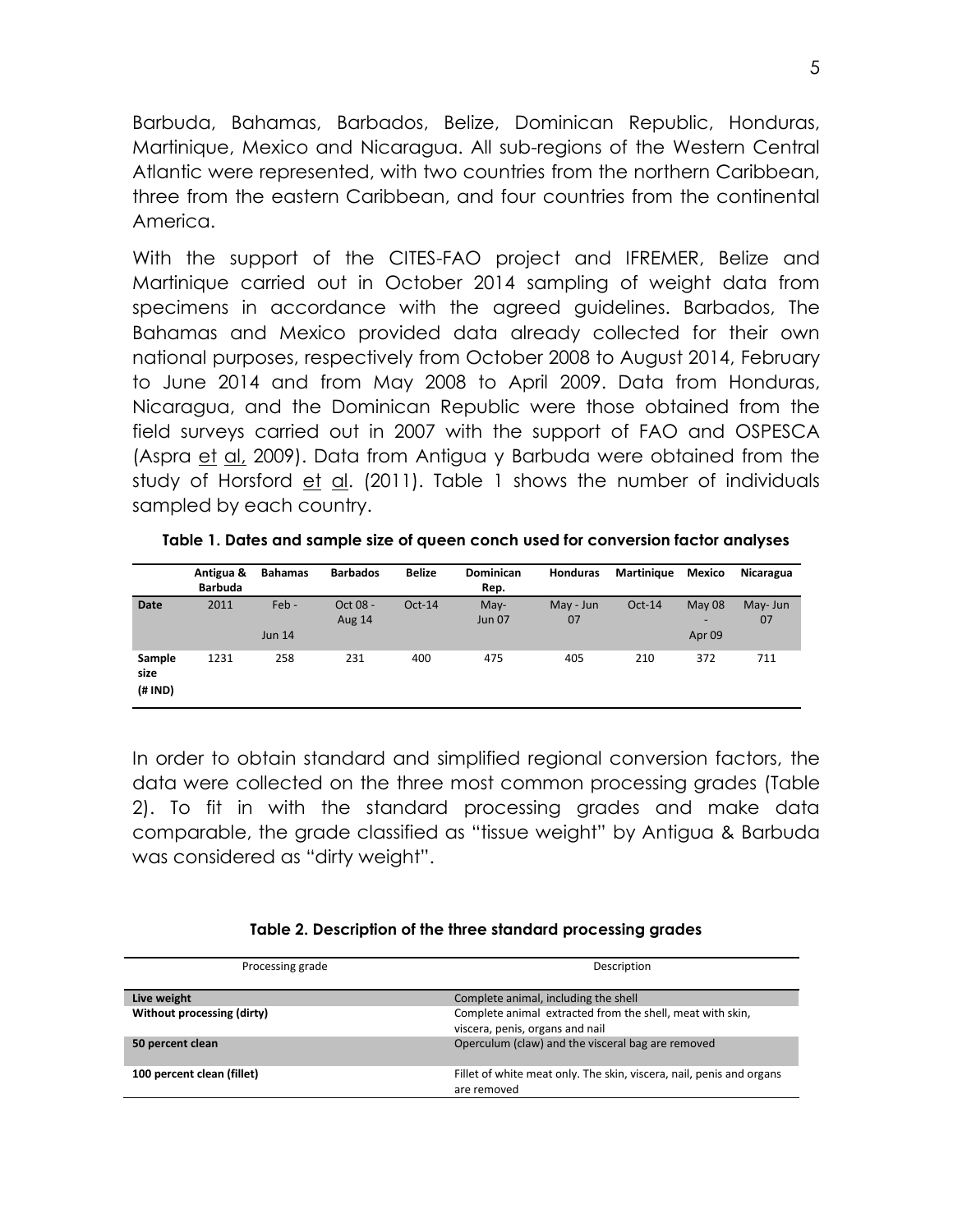With the exception of Antigua & Barbuda and the Dominican Republic because the required data was not available; in the other countries regression analyses, calculation of conversion factors and statistical analyses (t student and analyses of variance) were carried out.

In addition to natural variation, differences in the estimation of conversion factors could be attributed to several different factors such as the fishing grounds/sampling sites the queen conch was harvested, different stocks with different growth parameters, local customs and classification in processing: the sampling was carried out on board or in a processing plant or the processing was carried out by a biologist or a fisher. Other factors include whether the sampling was carried out on fresh or frozen and thawed animals (Castelo et al., 2011 reported a conversion factor which considers the animal kept on ice and transported for 48 hours) and the method of extraction of the meat from the shell. If a new regional study would be envisaged in the future, it is suggested to consider the differences in sampling fresh or thawed animals in order to take into account weight variations and correct the data accordingly. It should also be necessary to standardize sampling procedures as much as possible.

## <span id="page-5-0"></span>RESULTS

The relation between live weight and 100 percent clean weight was tested using a simple regression model. Per country linear regressions were estimated, and the significance of each regression parameter was tested through a t-test. Outliers were consequently discarded. All regression parameters were significantly different from 0 and the R values were significant, although low R<sup>2</sup> must be noted (Figure 1).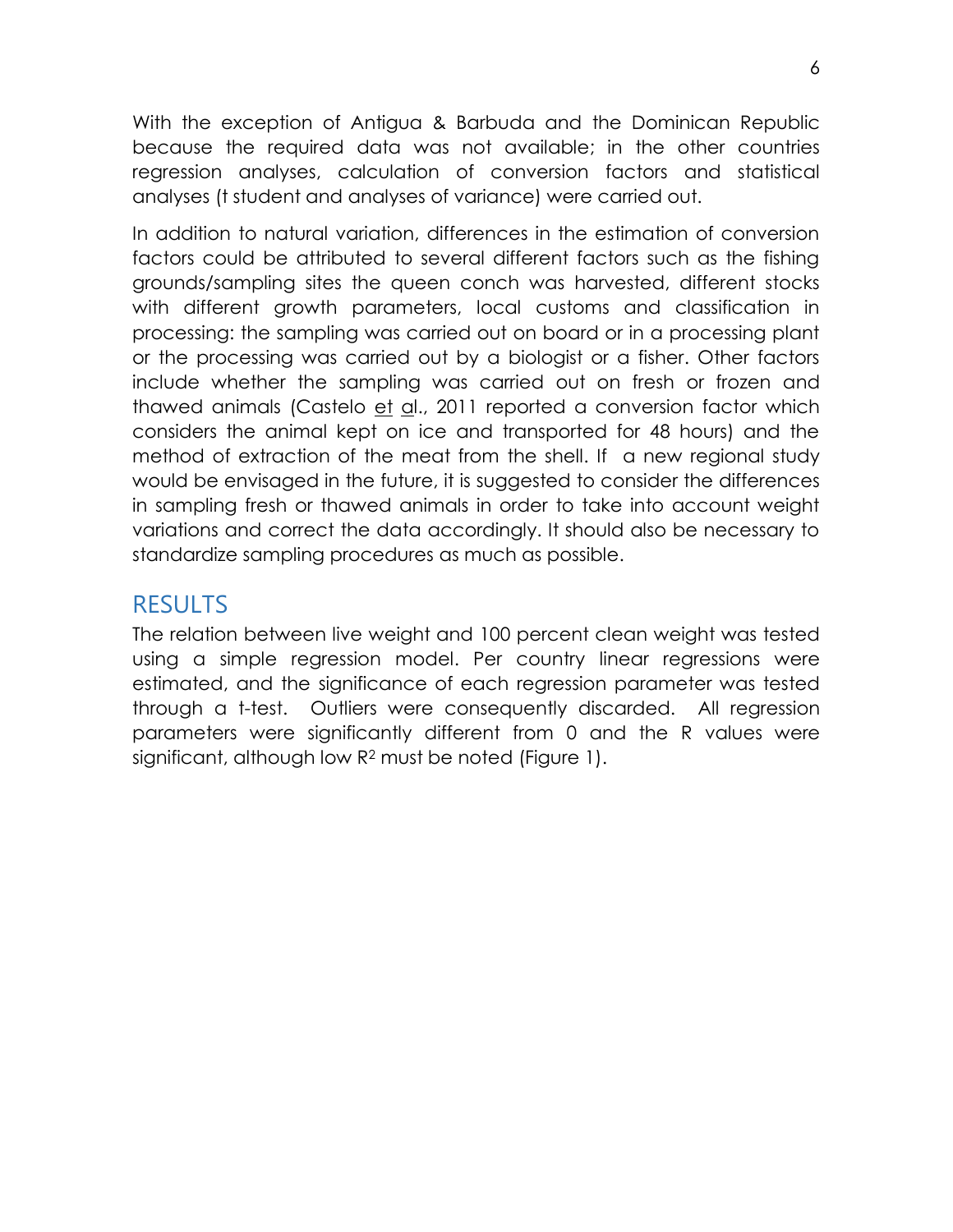

**Figure 1. Linear regression between 100 percent clean meat and live weight**

Table 3 shows the conversion factors estimated for each country and the weighted mean (dirty to live weight, 50% clean meat to live weight and 100% clean meat to live weight). Weighted mean was applied to give more importance to the results from countries that collected more specimens. The weighted mean for dirty meat was 5.3, 7.9 for 50% clean meat and 13.2 for 100% clean meat to live weight.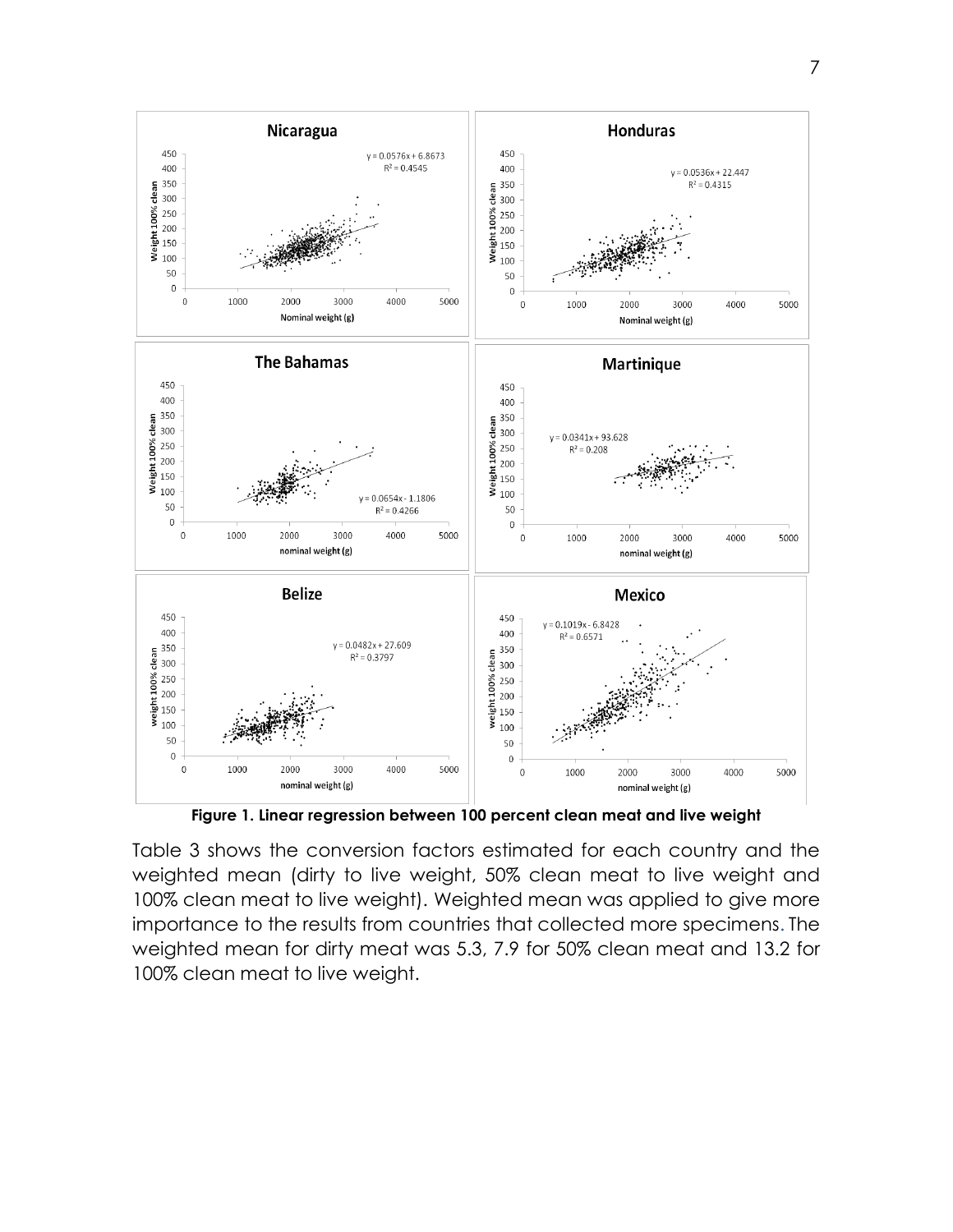| <b>DIRTY TO LIVE WEIGHT</b>                                                                     |      |      |      |      |      |      |      |      |      |     |
|-------------------------------------------------------------------------------------------------|------|------|------|------|------|------|------|------|------|-----|
| <b>HND</b><br><b>MTQ</b><br>BAR<br>BLZ<br><b>DRM</b><br><b>MEX</b><br><b>BAH</b><br>ANT<br>NIC. |      |      |      |      |      |      |      |      |      |     |
| Mean                                                                                            | 5.5  | 5.8  | 4.8  | 3.5  | 6.1  | 5.8  | 5.6  | 4.4  | 5.5  | 5.3 |
| St. deviation                                                                                   | 1.02 | 1.23 | 1.27 | 1.09 | 1.30 | 1.57 | 0.97 | 1.84 | 0.84 |     |
| Variance                                                                                        | 1.04 | 1.50 | 1.61 | 1.19 | 1.69 | 2.46 | 0.94 | 3.38 | 0.71 |     |
| N (sample size)                                                                                 | 1231 | 258  | 231  | 400  | 475  | 405  | 210  | 372  | 711  |     |
| <b>Confidence limits</b><br>(95%)                                                               | 0.06 | 0.15 | 0.16 | 0.11 | 0.12 | 0.15 | 0.13 | 0.19 | 0.06 |     |

| Table 3. Conversion factors to live weight                                                      |  |  |  |  |  |  |  |
|-------------------------------------------------------------------------------------------------|--|--|--|--|--|--|--|
| (ANT= Antiqua & Barbuda, BAH= The Bahamas, BAR= Barbados, BLZ= Belize, DRM= Dominican Republic, |  |  |  |  |  |  |  |
| HND= Honduras, MTQ= Martinique, MEX= Mexico, NIC= Nicaragua)                                    |  |  |  |  |  |  |  |

| <b>50% CLEAN TO LIVE WEIGHT</b>             |            |            |     |            |            |            |            |            |            |      |  |
|---------------------------------------------|------------|------------|-----|------------|------------|------------|------------|------------|------------|------|--|
|                                             |            |            |     |            |            |            |            |            |            |      |  |
|                                             | <b>ANT</b> | <b>BAH</b> | BAR | <b>BLZ</b> | <b>DRM</b> | <b>HND</b> | <b>MTQ</b> | <b>MEX</b> | <b>NIC</b> | mean |  |
| Mean                                        | 6.8        | 11.8       |     | 5.8        | 8.4        |            | 8.6        | 6.1        | 10.2       | 7.9  |  |
| <b>St. Deviation</b>                        | 1.40       | 2.76       |     | 1.80       | 1.74       |            | 1.47       | 3.03       | 1.63       |      |  |
| Variance                                    | 1.96       | 7.61       |     | 3.24       | 3.03       |            | 2.15       | 9.20       | 2.65       |      |  |
| N (sample size)<br><b>Confidence limits</b> | 1231       | 258        |     | 400        | 475        |            | 210        | 372        | 711        |      |  |
| (95%)                                       | 0.08       | 0.34       |     | 0.18       | 0.16       |            | 0.20       | 0.31       | 0.12       |      |  |

| <b>100% CLEAN TO LIVE WEIGHT</b>            |            |            |            |            |             |            |            |            |            |          |
|---------------------------------------------|------------|------------|------------|------------|-------------|------------|------------|------------|------------|----------|
|                                             |            |            |            |            |             |            |            |            |            | Weighted |
|                                             | <b>ANT</b> | <b>BAH</b> | <b>BAR</b> | <b>BLZ</b> | <b>DRM</b>  | <b>HND</b> | <b>MTQ</b> | <b>MEX</b> | <b>NIC</b> | mean     |
| Mean                                        | 10.0       | 16.2       |            | 10.1       | 15.9        | 16.1       | 15.0       | 9.9        | 17.0       | 13.2     |
| <b>St. Deviation</b>                        | 2.19       | 3.70       |            | 3.42       | 4.14        | 4.62       | 2.67       | 4.37       | 3.24       |          |
| Variance                                    | 4.80       | 13.66      |            | 11.68      | 17.14 21.35 |            | 7.14       | 19.14      | 10.51      |          |
| N (sample size)<br><b>Confidence limits</b> | 1231       | 259        |            | 397        | 475         | 402        | 210        | 372        | 711        |          |
| (95%)                                       | 0.12       | 0.45       |            | 0.34       | 0.37        | 0.45       | 0.36       | 0.45       | 0.24       |          |

Various authors reported (Aspra et al., 2009; Horsford et al., 2011, Castelo et al., 2011) that there are differences between conversion factors, either by country, by fishing ground or by maturity stage, although in some cases in this study the difference between some countries was not significant.

Figure 2 shows the conversion factors for dirty to live weight. With the exception of Belize, Mexico and Barbados, in the other countries conversion factors were more or less similar in the order of magnitude.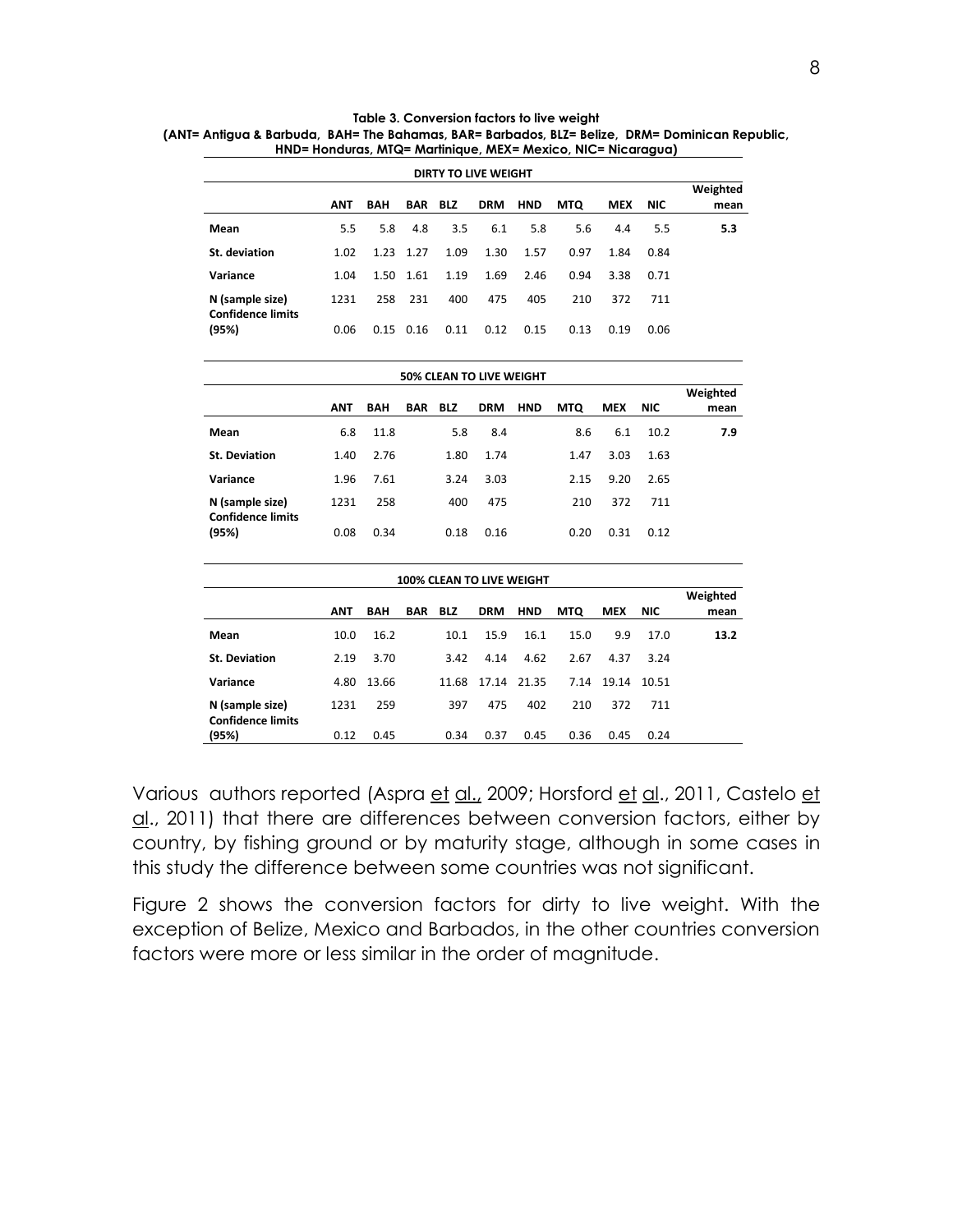

**Figure 2. Conversion factors and confidence limits (95%) by country for dirty meat weight to live weight. Position of the countries in the x axis according to the geographical position. (ANT= Antigua & Barbuda, BAH= The Bahamas, BAR= Barbados, BLZ= Belize, DRM= Dominican Republic, HND= Honduras, MTQ= Martinique, MEX= Mexico, NIC= Nicaragua,)** 

Figure 3 shows the conversion factors estimated for 50% clean meat weight to live weight. In this case there is no clear trend and the differences are more clear, although Belize and Mexico, and Martinique and the Dominican Republic showed no significant difference.



**Figure 3. Conversion factors and confidence limits (95%) by country for 50% clean meat weight to live weight. Position of the countries in the x axis according to the geographical position. (ANT= Antigua & Barbuda, BAH= The**  Bahamas, BLZ= Belize, DRM= Dominican Republic, HND= Honduras, MTQ= Martinique, MEX= Mexico, NIC= **Nicaragua,)**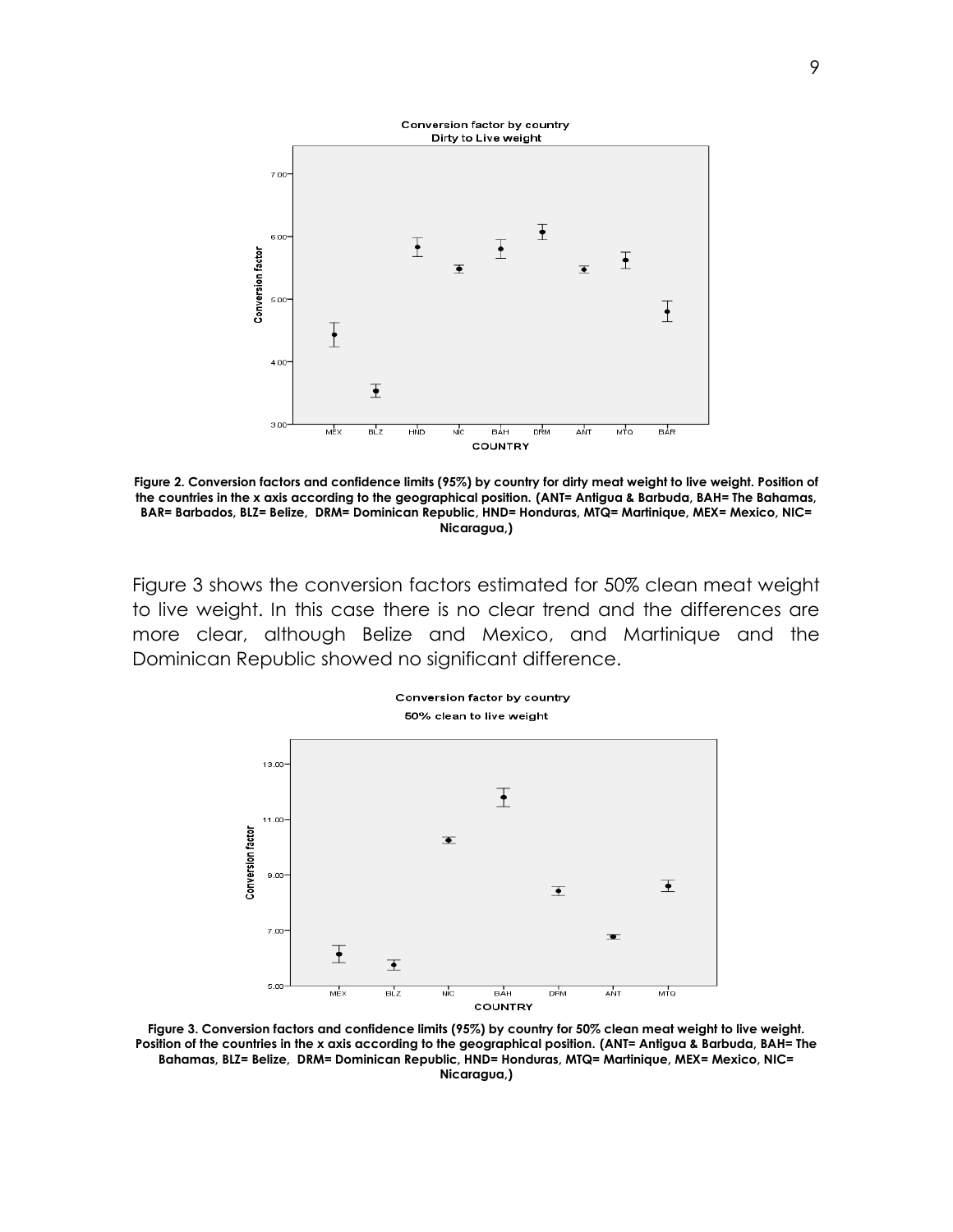Figure 4 shows the conversion factors estimated for 100% clean meat weight to live weight. Again, there are groups of countries with close values, e.g. one group consists of Antigua & Barbuda, Belize and Mexico, which is different from the group comprising The Bahamas, Dominican Republic, Honduras and Nicaragua. Martinique is closer to the latter group.



**Figure 4. Conversion factors and confidence limits (95%) by country for 100% clean meat weight to live weight. Position of the countries in the x axis according to the geographical position. (ANT= Antigua & Barbuda, BAH= The Bahamas, BLZ= Belize, DRM= Dominican Republic, HND= Honduras, MTQ= Martinique, MEX= Mexico, NIC= Nicaragua,)** 

## <span id="page-9-0"></span>DISCUSSION AND RECOMMENDATIONS

Despite the short time available before the regional workshop and limited updated data available, this study made possible to have a regional approach on conversion factors with data from nine countries. Although some significant statistical differences were noted in some of the cases presented, there is the need to agree on common regional conversion factors to finally obtain a clear picture of historical and current harvest of queen conch in the region. The proposed conversion factors could be improved in the future if countries will make available new information collected according to the same criteria that have been adopted for the field surveys campaigns that have been carried out in 2007 and 2014.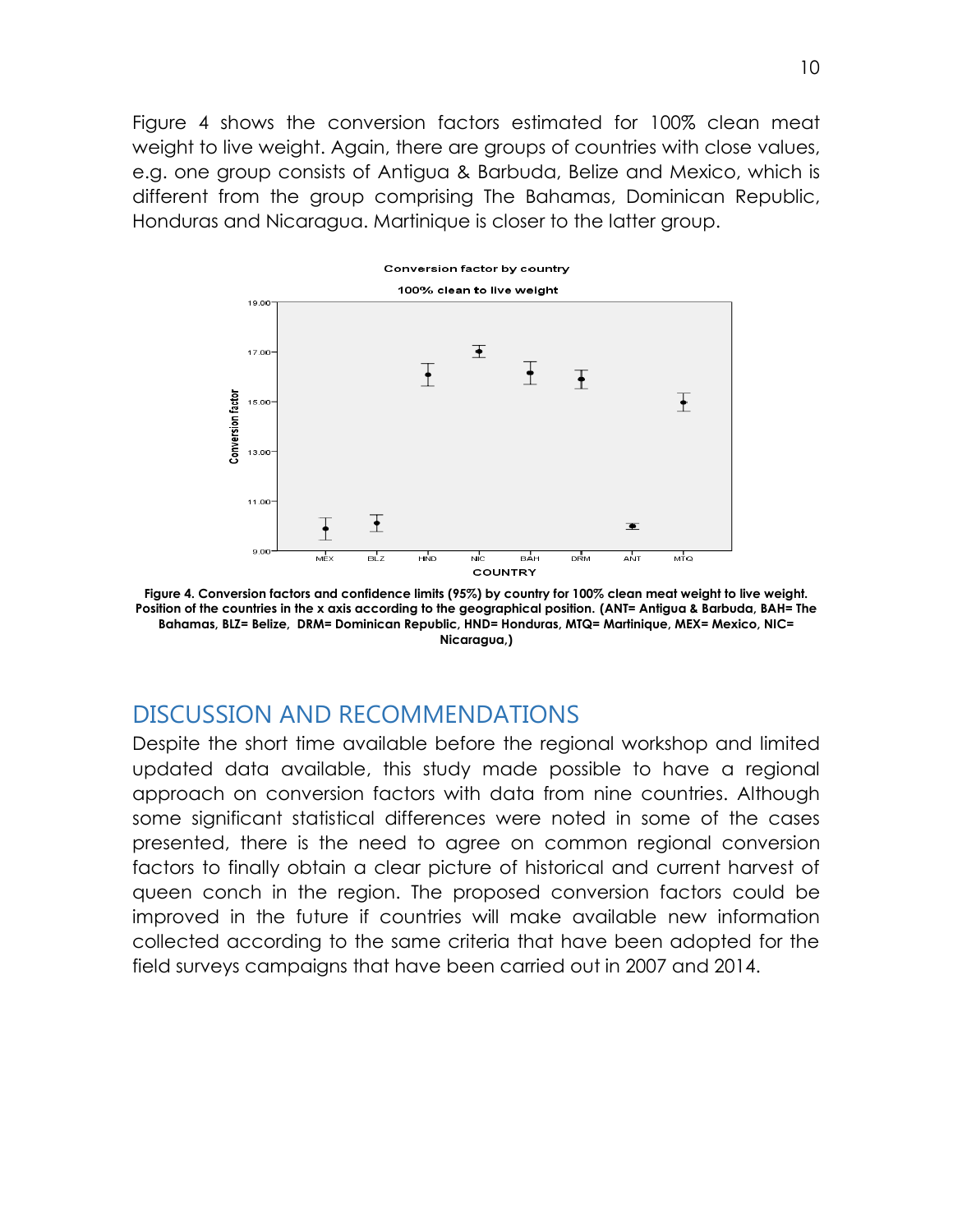The main recommendations are then:

• Proposed common regional conversion factors:

| <b>Processing grade</b> | <b>Conversion factor</b> |
|-------------------------|--------------------------|
| <b>Dirty meat</b>       | 5.3                      |
| 50% clean               | 7.9                      |
| <b>100% clean</b>       | 13.2                     |

- If the above conversion factors will be endorsed by the  $2<sup>nd</sup>$  Working Group meeting on queen conch, all countries and territories are requested to report to FAO in which processing grade their original had been submitted or provide the whole historical data series on queen conch harvest in live weight according to the newly agreed conversion factors;
- Countries should continue to collect weight data by processing grades to update and improve the proposed conversion factors

## <span id="page-10-0"></span>REFERENCES

Appeldoorn, R.S. 1988. Age determination, growth, mortality, and age of first reproduction in adult queen conch, *Strombus gigas* L., off Puerto Rico. *Fisheries Research* 6:363-378.

Aspra, B., R. Barnutti, J. Mateo, F. Marttin, and M. Scalisi, 2009. Conversion factors for processed queen conch to nominal weight. *FAO Fisheries and Aquaculture Circular*. No. 1042. Food and Agriculture Organization of the United Nations, Rome, Italy. 97 pp.

Castelo, R; A. García, J. Montes de Oca, and M. Formoso, 2011.Factores de conversión del caracol reina Strombus gigas en Cuba. Revista Cubana de Investigaciones Pesqueras.Julio-diciembre, 2011, vol. 28, NO. 2, ISSN 0138-8452, pp. 45-51

Horsford, I., M. Ishida, G. Looby, M. Archibald, H. Simon, T. Edwards, T. Lovell, P. James, J. Webber and Ch. Appleton. 2011. The morphology of the queen conch (*Strombus gigas*) from the Antigua and Barbuda shelf – implications for fisheries management. Proceedings of the 64 Gulf and Caribbean Fisheries Institute, October 31 - November 5, 2011, Puerto Morelos, Mexico

## <span id="page-10-1"></span>Acknowledgments

Thanks are due to Mr. Ian Horsford (Antigua & Barbuda), Mr. Lester Gittens (The Bahamas), Ms. Hazel Oxenford (Barbados), Mr. Mauro Gongora (Belize), Ms. Gabriela Pineda (Honduras), Ms. Myryam Bouaziz (Martinique), Ms. Dalila Aldana (Mexico) and Mr. Renaldi Barnutti (Nicaragua) for their contributions in order to make this study possible.

To Luca Garibaldi (FAO, Rome) for his comments and suggestions and Miguel Rolon (CFMC) and Raymon VanAnrooy (FAO, Barbados) for their support to carry out the study.